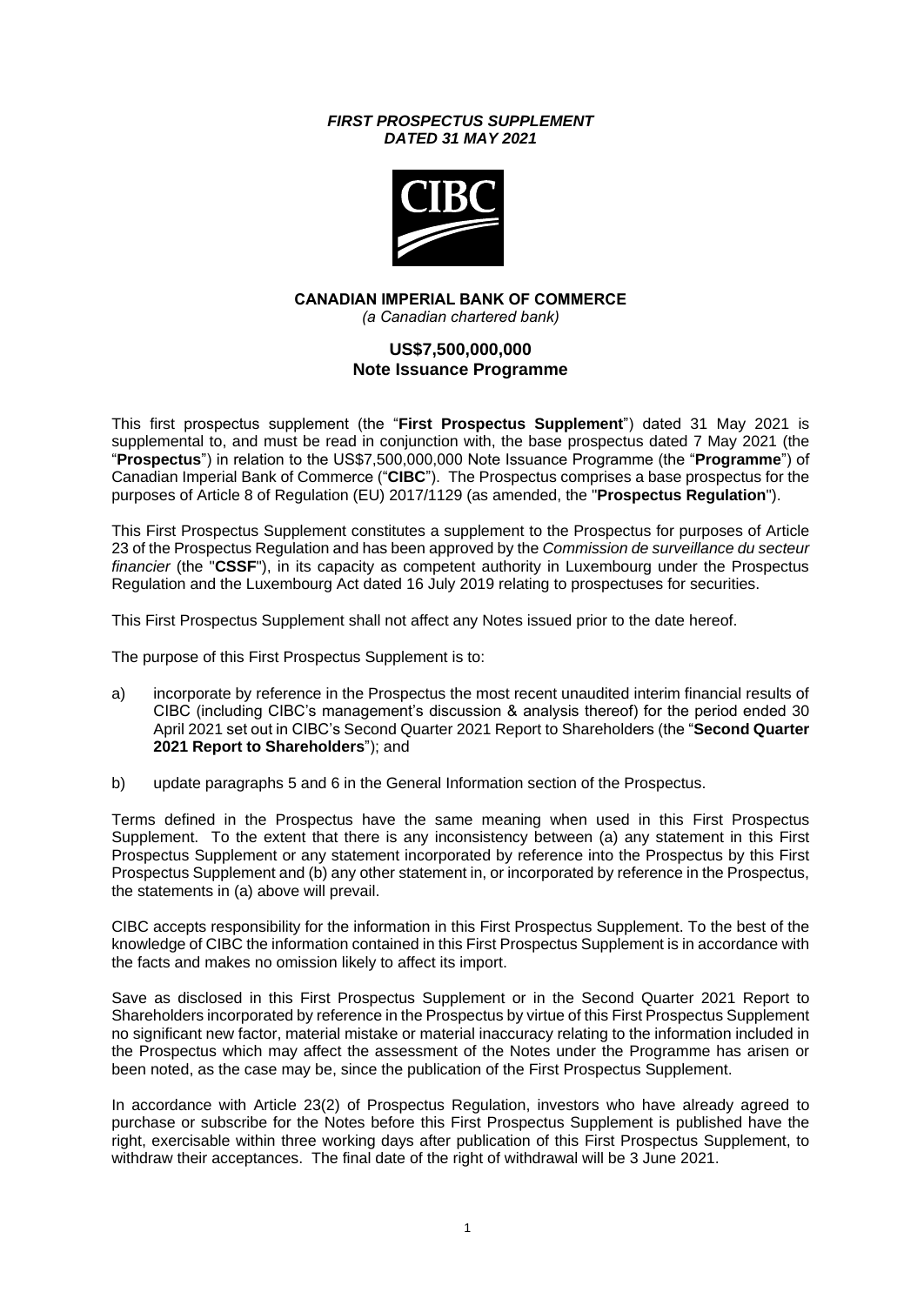### **DOCUMENTS INCORPORATED BY REFERENCE**

The following information supplements the section entitled "Documents Incorporated by Reference" at pages 88 to 90 of the Prospectus and further updates the list of documents incorporated by reference in the Prospectus.

The sections of the Second Quarter 2021 Report to Shareholders identified in the following crossreference list, which includes, among other things, the comparative unaudited interim consolidated financial statements for the three month period ended 30 April 2021 with comparative unaudited interim consolidated financial statements for the three month period ended 30 April 2020, prepared in accordance with International Accounting Standard (IAS) 34 "Interim Financial Reporting", are hereby incorporated by reference in, and form part of the Prospectus:

| Information                                                        | Page numbers refer to the Second Quarter<br>2021 Report to Shareholders |
|--------------------------------------------------------------------|-------------------------------------------------------------------------|
| Management's discussion and analysis, including:                   | $1 - 39$                                                                |
| Funding:                                                           | 35                                                                      |
| Comparative unaudited interim consolidated<br>financial statements | $40 - 65$                                                               |
| Consolidated balance sheet                                         | 41                                                                      |
| Consolidated statement of income                                   | 42                                                                      |
| Consolidated statement of comprehensive<br>income                  | 43                                                                      |
| Consolidated statement of changes in<br>equity                     | 44                                                                      |
| Consolidated statement of cash flows                               | 45                                                                      |
| Notes to the consolidated financial<br>statements, including:      | $46 - 65$                                                               |
| Note 2 - Impact of COVID-19                                        | 47                                                                      |
| Note 13 - Contingent liabilities and<br>provision                  | 63                                                                      |

The Second Quarter 2021 Report to Shareholders has previously been published or is published and filed simultaneously with the CSSF and the Luxembourg Stock Exchange and can be found at Report [to Shareholders for the Second Quarter, 2021 \(cibc.com\).](https://www.cibc.com/content/dam/about_cibc/investor_relations/pdfs/quarterly_results/2021/q221report-en.pdf)

Any information in the Second Quarter 2021 Report to Shareholders that is not listed in the crossreference list is not incorporated by reference in the Prospectus. Such information is either not relevant for prospective investors or is covered elsewhere in the Prospectus.

### **GENERAL INFORMATION**

Paragraph 5 of the section entitled "General Information" found at page 475 of the Prospectus is deleted and replaced with the following:

"(5) Since 30 April 2021, the last day of the financial period in respect of which the most recent interim unaudited published consolidated financial statements of the Issuer have been prepared, there has been no significant change in the financial performance or the financial position of the Issuer and its